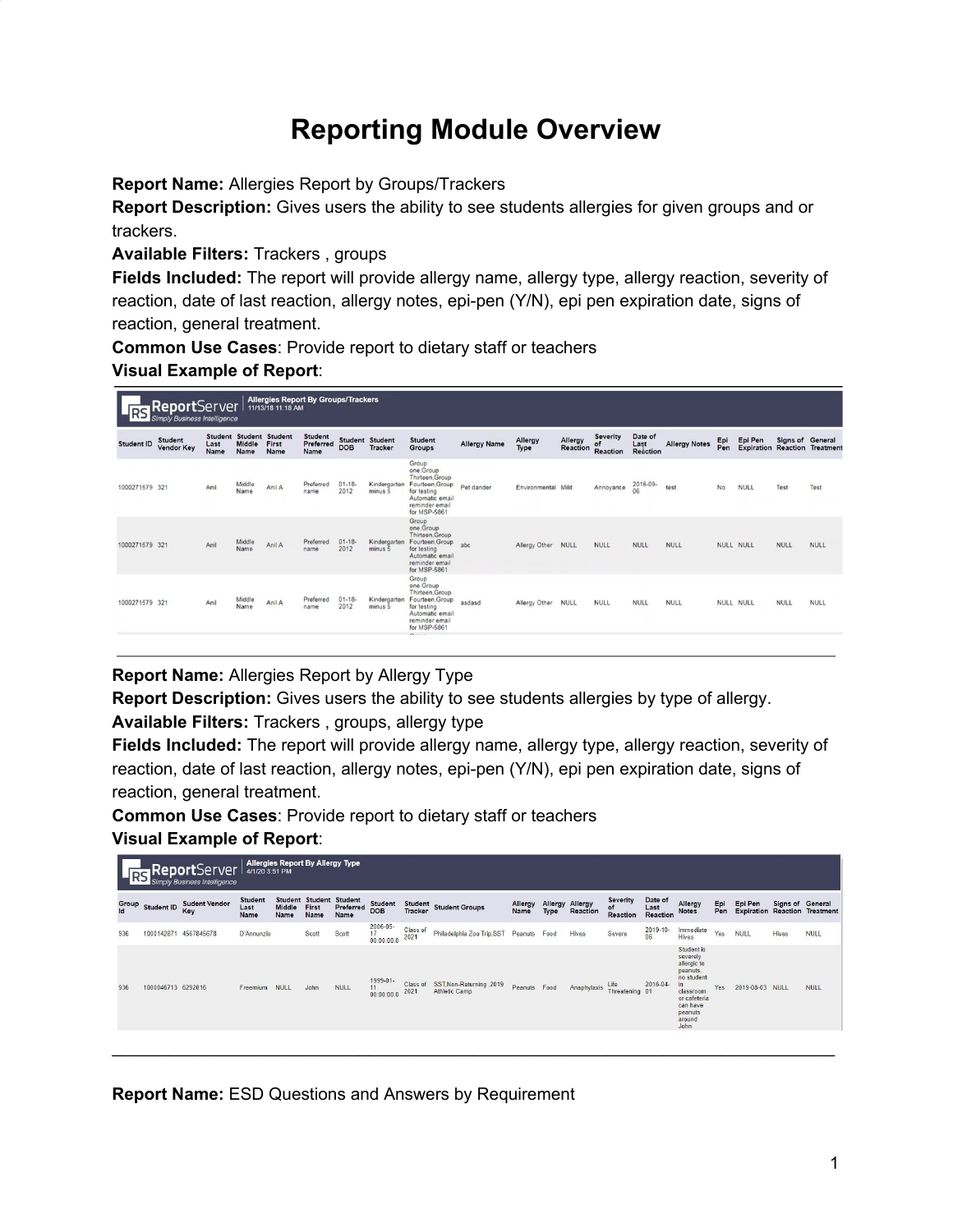

**Report Description:** Gives users the ability to see the questions and answers for a given requirement

**Available Filters:** Trackers, Groups, Requirement

**Fields Included:** Question\_ID, Question Text, Answer, Parent MHP ID, Parent Vendor Key, Parent Name - (Last, First)

**Common Use Cases**: Generating answers for field trip forms, school activities or other events that the school needs the parent's permission or answers for.

## **Visual Example of Report:**

|                          | <b>Report</b> Server   ESD Questions at Report Server   11/13/18 11:29 AM |                             |                              | <b>ESD Questions and Answers by Requirement</b> |                           |                                                                                                         |                             |          |                         |                          |            |
|--------------------------|---------------------------------------------------------------------------|-----------------------------|------------------------------|-------------------------------------------------|---------------------------|---------------------------------------------------------------------------------------------------------|-----------------------------|----------|-------------------------|--------------------------|------------|
| <b>Student</b><br>MHP ID | Student<br><b>Vendor Key</b>                                              | <b>Student Last</b><br>Name | <b>Student First</b><br>Name | <b>Student DOB</b>                              | <b>Student</b><br>Tracker | <b>Student Groups</b>                                                                                   | Question_ID Question Answer |          | Parent<br>MHP ID        | Parent_Vendor_Key Parent |            |
| 1000269596               | adsfadsfadsf                                                              | Eva Saint marie Chester999  |                              | 2016-03-01<br>00:00:00.0                        | Grade 1                   | Group Eleven, Group Modification Page, Group for testing Automatic<br>email reminder email for MSP-5861 | 196                         | asdasdas | asdasdas 1000269603 159 |                          | bilal, ali |

**OTC Medications Report -** Report gives users the ability to see the OTC medication permissions for students.

**Filters**: Groups, trackers, OTC Medication

**Fields Included:** The report will provide the OTC medication, name, and expiration date.

**Common Use Cases**: Generate list of OTC's students are allowed or not allowed to take and provide it to chaperones for field trips.

**Visual Example of Report**:

| <b>RS</b>                | ReportServer<br><b>Simply Business Intelligence</b> |                             | <b>OTC Medications Report</b><br>11/13/18 11:10 AM |                              |                                  |                              |                                  |                                                                  |                          |     |                        |                                  |
|--------------------------|-----------------------------------------------------|-----------------------------|----------------------------------------------------|------------------------------|----------------------------------|------------------------------|----------------------------------|------------------------------------------------------------------|--------------------------|-----|------------------------|----------------------------------|
| <b>Student</b><br>MHP ID | <b>Student Vendor</b><br>Key                        | <b>Student Last</b><br>Name | <b>Student Middle</b><br>Name                      | <b>Student First</b><br>Name | <b>Student Preferred</b><br>Name | <b>Student</b><br><b>DOB</b> | <b>Student</b><br><b>Tracker</b> | <b>Student Groups</b>                                            | <b>OTC</b><br>Medication |     | <b>Name Permission</b> | <b>Expiration</b><br><b>Date</b> |
| 1000240851               | 451815514                                           | Trimis                      |                                                    | Ariel                        | NULL                             | 03-15-2002                   | Grade 2                          | Group for testing Automatic email reminder email for<br>MSP-5861 | Acetaminophen one        |     | Yes                    | <b>NULL</b>                      |
| 1000240851               | 451815514                                           | Trimis                      |                                                    | Ariel                        | <b>NULL</b>                      | 03-15-2002                   | Grade 2                          | Group for testing Automatic email reminder email for<br>MSP-5861 | Anti-fungal              | two | Yes                    | <b>NULL</b>                      |
| 1000269593               | msp2675 1                                           | Van Der Poop                |                                                    | Joe Bob                      | NULL                             | 03-01-2016                   | Kindergarten<br>minus 3          | Group for testing Automatic email reminder email for<br>MSP-5861 | Acetaminophen one        |     | Yes                    | <b>NULL</b>                      |
| 1000269593               | msp2675 1                                           | Van Der Poop                |                                                    | Joe Bob                      | <b>NULL</b>                      | 03-01-2016                   | Kindergarten<br>minus 3          | Group for testing Automatic email reminder email for<br>MSP-5861 | Anti-fungal              | two | Yes                    | <b>NULL</b>                      |
| 1000271749               | 174582659                                           | Xiang                       |                                                    | Lucero                       |                                  | 12-15-2002                   | Grade 2                          | Group Modification Page                                          | Acetaminophen one        |     | Yes                    | <b>NULL</b>                      |
| 1000271749               | 174582659                                           | Xiang                       |                                                    | Lucero                       |                                  | 12-15-2002                   | Grade 2                          | Group Modification Page                                          | Anti-fungal              | two | Yes                    | <b>NULL</b>                      |
|                          |                                                     |                             |                                                    |                              |                                  |                              |                                  |                                                                  |                          |     |                        |                                  |

**Report Name:** Student Immunizations Report

**Report Description:** Gives users the ability to see the immunization data including dates and statuses for students.

**Available Filters:** Trackers, groups, immunizations

**Fields Included:** <Immunization> Count , Dose Dates , <Immunization> Compliant?,

<Immunization> Status

**Common Use Cases**:State immunization audits, beginning of school eligibility to attend school **Visual Example of Report:**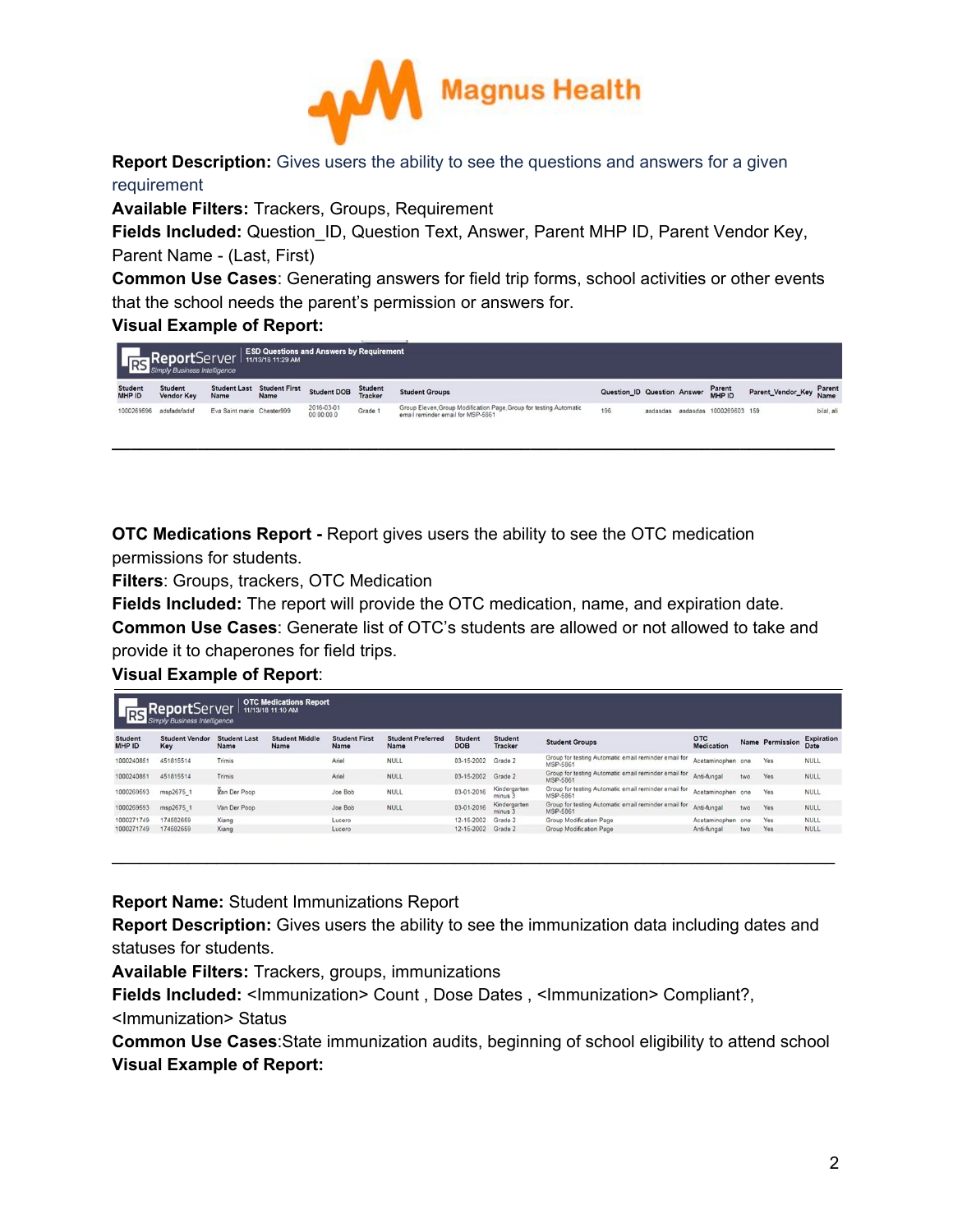

| Student ID Student Vendor Key Student Last Name Student First Name Student DOEStudent Tracker |          |              |                     |                                                  | <b>Student Groups</b>                                                                        | Name      | Dose Count Dose Dates                |
|-----------------------------------------------------------------------------------------------|----------|--------------|---------------------|--------------------------------------------------|----------------------------------------------------------------------------------------------|-----------|--------------------------------------|
| 1E+09 321                                                                                     | Anil     | Anil A       |                     | 01-18-2012 Kindergarten minus 5                  | Group for testing Automatic email reminder email for MSP-5861, Group one, Group Thir Hep B   |           | 3 2015-03-01, 2014-03-01, 2016-03-01 |
| 1E+09 321                                                                                     | Anil     | Anil A       |                     | 01-18-2012 Kindergarten minus 5                  | Group for testing Automatic email reminder email for MSP-5861.Group one,Group Thir Vericella |           | 2 2014-03-01, 2015-03-01             |
| 1E+09 babybella18                                                                             | Bella    | Baby         | 07-30-2018 Grade 13 |                                                  | Group Ten                                                                                    | Hep B     | 3 2018-08-30, 2018-08-30, 2018-08-30 |
| 1E+09 babybella18                                                                             | Bella    | Baby         | 07-30-2018 Grade 13 |                                                  | Group Ten                                                                                    | Vericella | 2 2018-08-30, 2018-08-30             |
| 1E+09 123s5894                                                                                | Cook     | Peque        | 01-01-2006 Grade 6  |                                                  | Group Ninteen                                                                                | Hep B     | 3 2006-02-02.2006-10-02.2006-06-02   |
| 1E+09 123s5894                                                                                | Cook     | Peque        | 01-01-2006 Grade 6  |                                                  | <b>Group Ninteen</b>                                                                         | Vericella | 2 2012-04-02.2010-02-02              |
| 1E+09 asdas12312                                                                              | guardian | paernt       |                     |                                                  | 04-01-2015 Kindergarten minus 4 Group Modification Page                                      | Hep B     | 3 2017-02-02, 2017-02-02, 2017-02-02 |
| 1E+09 asdas12312                                                                              | guardian | paernt       |                     |                                                  | 04-01-2015 Kindergarten minus 4 Group Modification Page                                      | Vericella | 1 2017-02-02                         |
| 1E+09 123123asdasd                                                                            | Imran    | Student      |                     | 11-10-2017 Kindergarten minus 3 Group Twenty One |                                                                                              | Hep B     | 3 2017-12-12, 2017-11-10, 2018-05-23 |
| 1E+09 123123asdasd                                                                            | Imran    | Student      |                     | 11-10-2017 Kindergarte minus 3 Group Twenty One  |                                                                                              | Vericella | 1 2018-03-23                         |
| 1E+09 21591                                                                                   | Lewis    | Sarah        | 01-01-2010 Grade 2  |                                                  | Group Modification Page, Group Eleven                                                        | Hep B     | 3 2011-02-02, 2013-02-02, 2012-02-02 |
| 1E+09 3fr                                                                                     | Student  | immunization |                     | 01-01-2018 Kindergarten minus 5 Group Twenty     |                                                                                              | Hep B     | 2 2017-12-12, 2017-12-12             |
|                                                                                               |          |              |                     |                                                  |                                                                                              |           |                                      |

**Report Name:**Students with 0% Compliance Report

**Report Description:** Gives users the ability to see a list of students who's SHT is at 0% **Available Filters:** Trackers, Groups

**Fields Included:** Student MHP ID, Student Vendor Key , Student Last Name, Student First Name, Student DOB, Student Tracker, Student Groups [], Parent 1 MHP ID, Parent 1 Lastname, Parent 1 Firstname, Parent 1 Email, Parent 2 MHP ID, Parent 2 Lastname, Parent 2 Firstname, Parent 2 Email

**Common Use Cases**: Summer or beginning of school year when users want to see which students have no information filled out and can contact the parent/guardian.

## **Visual Example of Report:**

| <b>RS</b>                | Students with 0% Compliance Report for Report Server<br><b>Report</b> Server<br>11/13/18 11:33 AM<br><b>Simply Business Intelligence</b> |                                |                                     |                                                |                           |                                                           |                    |                      |                       |                                                        |                               |                                 |  |  |
|--------------------------|------------------------------------------------------------------------------------------------------------------------------------------|--------------------------------|-------------------------------------|------------------------------------------------|---------------------------|-----------------------------------------------------------|--------------------|----------------------|-----------------------|--------------------------------------------------------|-------------------------------|---------------------------------|--|--|
| <b>Student</b><br>MHP ID | <b>Student Vendor Key</b>                                                                                                                | <b>Student</b><br>Last<br>Name | <b>Student</b><br><b>First Name</b> | <b>Student</b><br><b>DOB</b>                   | Student<br><b>Tracker</b> | <b>Student</b><br><b>Groups</b>                           | Parent 1<br>MHP Id | Parent 1<br>Lastname | Parent 1<br>Firstname | <b>Parent 1 Email</b>                                  | Parent <sub>2</sub><br>MHP Id | Parent <sub>2</sub><br>Lastname |  |  |
|                          | 1000305290 asdasd123123                                                                                                                  | 13                             | grade                               | $03 - 05 -$<br>1998                            | Kindergarten<br>minus 4   | groupName2                                                | 1000269522 Aches   |                      | Devin                 | abilal@pioneerlogics.com                               | <b>NULL</b>                   | <b>NULL</b>                     |  |  |
|                          | 1000303766 asdasdq34123asdas                                                                                                             | 4300one                        | testing                             | $10 - 11 -$<br>2017                            | Kindergarten<br>minus 4   | Group Sixteen 1000303765 javaid                           |                    |                      | ali bial              | abilal@pioneerlogics.com                               | <b>NULL</b>                   | <b>NULL</b>                     |  |  |
| 1000305663               | adsfas-                                                                                                                                  | FirstTest                      | FirstTest                           | 05-29-<br>1976                                 | Grade 6                   | Group<br>Ninteen, Group NULL<br>Twenty Group<br>Seventeen |                    | <b>NULL</b>          | <b>NULL</b>           | <b>NULL</b>                                            | <b>NULL</b>                   | <b>NULL</b>                     |  |  |
|                          | 1000301990 asdas12312                                                                                                                    | quardian                       | paernt                              | $04 - 01 -$<br>2015                            | Kindergarten<br>minus 4   | Group<br>Modification<br>Page                             |                    |                      |                       | 1000269625 BaiwaParent KamranParent sahmad@pionlog.com | 1000278384 ben                |                                 |  |  |
|                          | 1000302041 123123asdasd                                                                                                                  | Imran                          | Student                             | $11 - 10 -$<br>2017                            | Kindergarten<br>minus 3   | Group Twenty<br>One                                       | 1000269603 bilal   |                      | ali                   | abilalpioneer@gmail.com                                | 1000305633 New                |                                 |  |  |
|                          | 1000305674 asdasdasdasdasdas55                                                                                                           | last                           | 6917                                | $05 - 01 -$<br>2018                            | Grade 11                  | Group<br>Tweleve                                          | 1000303765 javaid  |                      | ali bial              | abilal@pioneerlogics.com                               | <b>NULL</b>                   | <b>NULL</b>                     |  |  |
|                          |                                                                                                                                          |                                |                                     | $\mathcal{L} = \mathcal{L} \times \mathcal{L}$ |                           | Group                                                     |                    |                      |                       |                                                        |                               |                                 |  |  |

**Report Name:** Students With Epipen Report

**Report Description:** Give users the ability to see a list of all students that have an Epi-pen **Available Filters:** Trackers, groups

**Fields Included:** Student ID, Student Vendor Key , Student Last Name, Student Middle Name, Student First Name, Student Preferred Name, Student DOB, Student Tracker, Student Groups, Allergy Name, Allergy Type (Food, Medications, Environmental, Other), Allergy Reaction, Severity of Reaction, Date of Last Reaction, Allergy Notes, EpiPen, EpiPen Expiration, Signs of Reaction, General Treatment

**Common Use Cases**: Run a report of all students with epi pens to provide to teachers, staff and chaperones at school/field trip.

**Visual Example of Report:**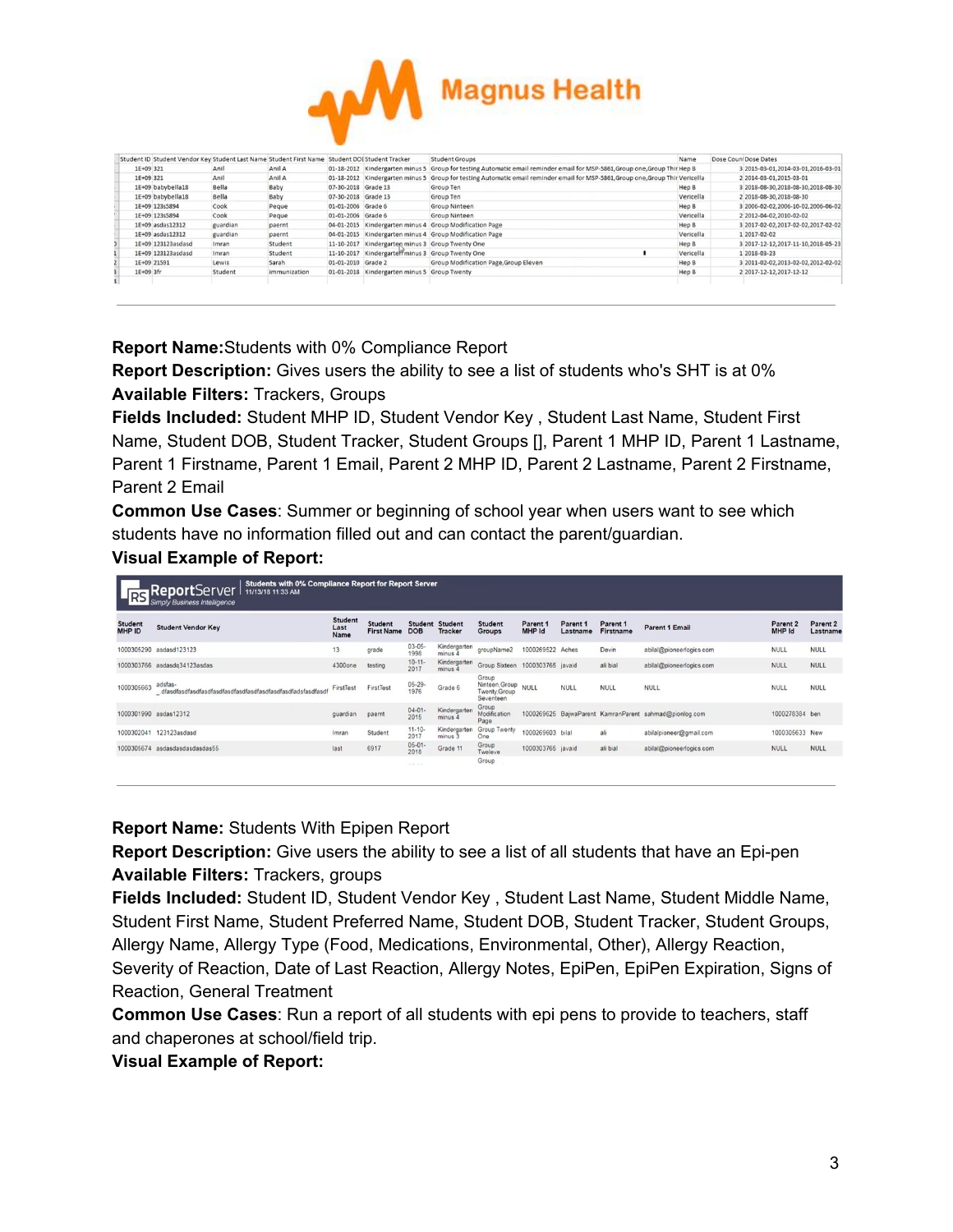

|                   | <b>Students with Epipen Report</b><br>ReportServer<br>11/13/18 11:27 AM<br>RS Simply Business Intelligence |                                |                                  |                              |                                     |                     |                                          |                                 |                     |                  |                   |                                         |                                    |                          |     |                           |          |                                      |
|-------------------|------------------------------------------------------------------------------------------------------------|--------------------------------|----------------------------------|------------------------------|-------------------------------------|---------------------|------------------------------------------|---------------------------------|---------------------|------------------|-------------------|-----------------------------------------|------------------------------------|--------------------------|-----|---------------------------|----------|--------------------------------------|
| <b>Student ID</b> | <b>Student</b><br><b>Vendor Key</b>                                                                        | <b>Student</b><br>Last<br>Name | <b>Student</b><br>Middle<br>Name | Student<br><b>First Name</b> | <b>Student</b><br>Preferred<br>Name | <b>DOB</b>          | <b>Student Student</b><br><b>Tracker</b> | <b>Student</b><br><b>Groups</b> | Allergy<br>Name     | Allergy<br>Type  | Allergy           | Severity of<br><b>Reaction Reaction</b> | Date of<br>Last<br><b>Reaction</b> | <b>Allergy Notes</b>     | Epi | Epi Pen<br>Pen Expiration | Signs of | General<br><b>Reaction Treatment</b> |
|                   | 1000269539 2123458d55                                                                                      | Jason<br>Jason<br>Jason        |                                  | Arnold<br>Arnold<br>Arnold   | Preferred Name                      | $01 - 01 -$<br>1998 | Kindergarten<br>minus 5                  |                                 | Amoxicillin Allergy |                  | iching            | Life<br>Threatening                     | 2016-05-02                         | test notes for<br>iching | Yes | W<br>2016-05-10 NULL      |          | <b>NULL</b>                          |
|                   | 1000269539 2123458d55                                                                                      | Jason<br>Jason<br>Jason        |                                  | Arnold<br>Arnold<br>Arnold   | Preferred Name                      | $01 - 01 -$<br>1998 | Kindergarten<br>minus 5                  |                                 | <b>WHEAT</b>        | Food             | gwedgwd           | Annovance                               | 2016-11-14                         | gwdgdgwdgwdg Yes         |     | 2016-11-21 NULL           |          | <b>NULL</b>                          |
|                   | 1000269595 12345adlskadsf                                                                                  | Last Name<br>Update            | asdasd                           | Eva                          | <b>NULL</b>                         | $03 - 01 -$<br>2016 | Kindergarten<br>zero                     | Group<br>Modification<br>Page   | WHEAT               | Food             | No<br>reaction    | Life<br>Threatening                     | 2016-05-12                         | Injection                | Yes | 2016-05-11 NULL           |          | <b>NULL</b>                          |
|                   | 1000274880 1234567890                                                                                      | LN                             |                                  | <b>FN</b>                    |                                     | $03 - 23 -$<br>2000 | Kindergarten<br>minus 4                  |                                 | Eggs                | Food             | Eyes<br>infection | Interruption in<br>Daily Routine        | 2017-03-04                         | boiled egg<br>allergy    | Yes | 2017-05-10 NULL           |          | <b>NULL</b>                          |
| 1000269537        | 432434234                                                                                                  | student &&                     | 88                               | adeel &&                     | 88                                  | $01 - 01 -$<br>2017 | Kindergarten<br>minus 3                  |                                 | 888                 | Allergy<br>Other | 888               | Interruption in<br>Daily Routine        | <b>NULL</b>                        | 888                      | Yes | 2018-06-01 888            |          | 8.8.8                                |

**Report Name:** Treatment Count By Template Type

**Report Description:** Gives users the ability to see the number of treatment notes created by template type over a given date range.

**Available Filters:** Start date, end date, trackers, school users

**Fields Included: T**reatment Note Template type, Count - The number of notes generated from the given template. Count includes results for active and inactive students.

**Common Use Cases**: End of year reporting to administration for # of visits **Visual Example of Report:**

Treatment Count By Template Type

11/13/18 11:40 AM

| RS ReportServer 11/13/18 11:40 AM | <b>Treatment Count By Template Type</b> |
|-----------------------------------|-----------------------------------------|
| <b>Treatment Note Template</b>    | Count                                   |
| <b>Incident Report</b>            | 6                                       |
| <b>Medication Adjustments</b>     | иг<br>0                                 |
| Injury                            | 0                                       |

**Report Name:** VHR Additional Medical Information

**Report Description:** Gives users the ability to see the questions and answers for VHR Additional Medical Information**.**

**Available Filters:** Trackers, groups

**Fields Included:** Student MHP ID, Student Vendor Key , Student Last Name, Student First Name, Student DOB, Student Tracker, Student Groups, Additional Medical Information **Common Use Cases**: Collect additional medical information that was not collected through VHR questions and VHR Reports

**Visual Example of Report:**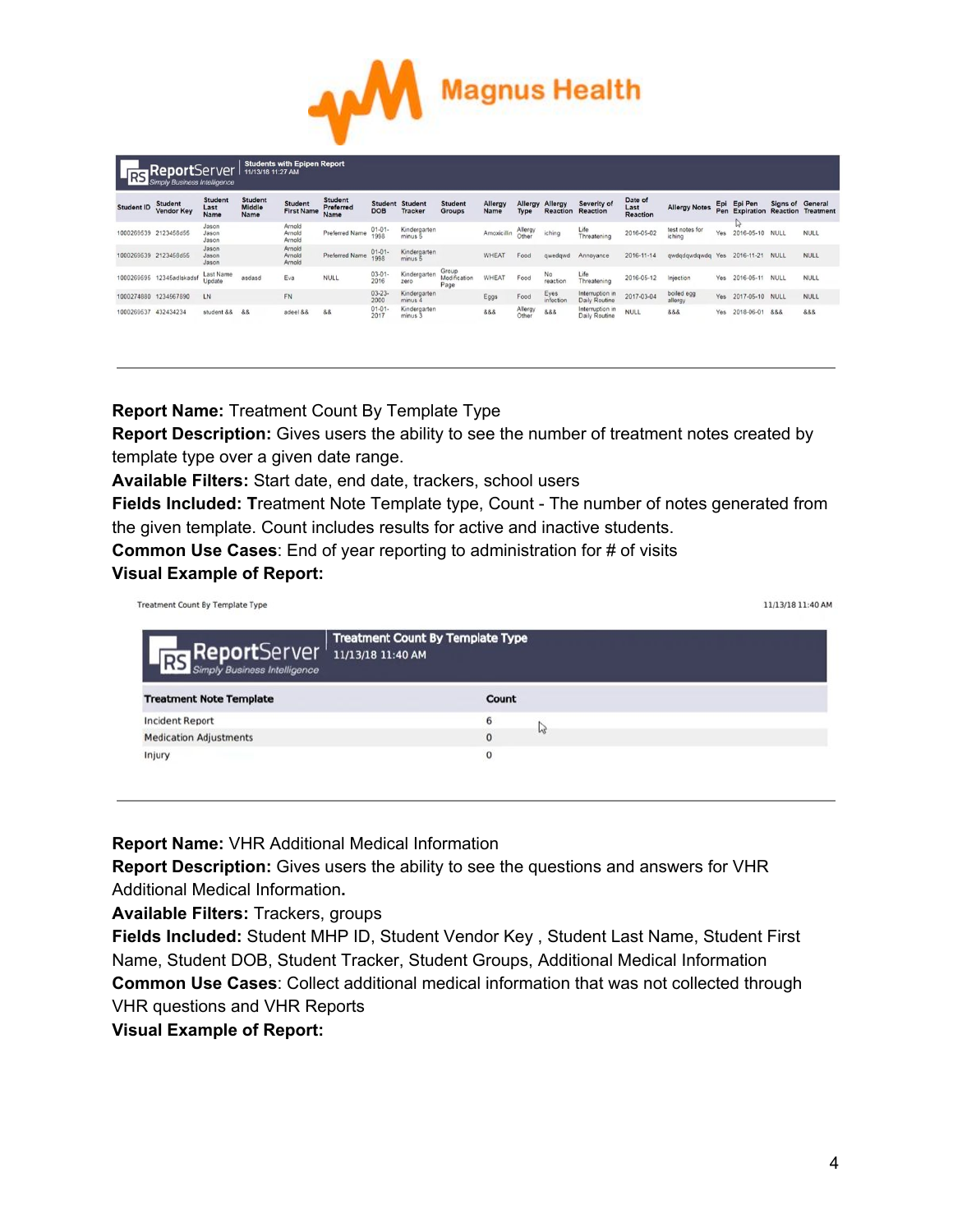

| <b>Student MHP ID</b> | <b>Student</b><br><b>Vendor Key</b> | <b>Student Last</b><br><b>Name</b> | <b>Student First</b><br><b>Name</b> | <b>Student DOB</b> | <b>Student</b><br><b>Tracker</b> | <b>Student Groups</b>                                                                                                   | <b>Additional</b><br><b>Medical</b><br><b>Information</b> |
|-----------------------|-------------------------------------|------------------------------------|-------------------------------------|--------------------|----------------------------------|-------------------------------------------------------------------------------------------------------------------------|-----------------------------------------------------------|
| 1000240845            | 29851                               | Hinton                             | Harris<br>V                         | 06-14-2000         | Grade 3                          | Group Two,<br>Group Three,<br>Group Four,<br>Group Five,<br>Group<br>Modification<br>Page, group<br><b>Twenty Three</b> | I do not have<br>any Additional<br>Medical<br>Information |
| 1000269572            | 1542250                             | last                               | Diana stu F                         | <b>NULL</b>        | Kindergarten<br>minus 4          | Group<br>Seventeen                                                                                                      | past and current<br>health issues                         |
|                       |                                     |                                    |                                     |                    |                                  | Group<br>$M = -110$ and $-10$                                                                                           |                                                           |

## **Report Name:** VHR Custom Section

**Report Description:** Gives users the ability to see the questions and answers for VHR Custom Section.

**Available Filters:** Trackers, groups

**Fields Included:** Student ID, Student Vendor Key , Student Last Name, Student First Name, Student DOB, Student Tracker, Student Groups, Question, Answer, Explanation

**Common Use Cases**: Gather information from the VHR custom section since this is not available through VHR reports.

## **Visual Example of Report:**

| Student MHP ID      | Student Vendor Key Student Last Name |                 | <b>Student First Name</b> | Student DOB        | <b>Student TiStudent Groups</b>                                    | Co Question Answer |           | Explanation       |                              |
|---------------------|--------------------------------------|-----------------|---------------------------|--------------------|--------------------------------------------------------------------|--------------------|-----------|-------------------|------------------------------|
| 1000271579          |                                      | 321 Anil        | Anil A                    |                    | 1/18/2012 Kindergar Group one, Group Thirteen, Group Phone Cal Yes |                    |           |                   | If Yes, please explain       |
| 1000271579          |                                      | 321 Anil        | Anil A                    |                    | 1/18/2012 Kindergar Group one, Group Thirteen, Group Email         |                    | <b>No</b> |                   |                              |
| 1000271579          |                                      | 321 Anil        | Anil A                    |                    | 1/18/2012 Kindergar Group one, Group Thirteen, Group Conferent Yes |                    |           |                   | Email If Yes, please explain |
| 1000271579          |                                      | 321 Anil        | Anil A                    |                    | 1/18/2012 Kindergar Group one, Group Thirteen, Group Written N No  |                    |           |                   |                              |
|                     | 1000271766 123vendor key             | born            | new                       |                    | 3/1/2018 Grade 8 Group one, Group Eleven, Group f Phone Cal Yes    |                    |           | asdasdasdasd      |                              |
|                     | 1000271766 123vendor key             | born            | new                       |                    | 3/1/2018 Grade 8 Group one, Group Eleven, Group f Email            |                    | Yes       | dasdasdasd        |                              |
|                     | 1000271766 123vendor key             | born            | new                       |                    | 3/1/2018 Grade 8 Group one, Group Eleven, Group f Conferent No     |                    |           |                   |                              |
|                     | 1000271766 123vendor key             | born            | new                       |                    | 3/1/2018 Grade 8 Group one, Group Eleven, Group f Written N No     |                    |           |                   |                              |
|                     | 1000269594 msp2675 2                 | Cook            | Andy                      |                    | 3/1/2016 Kindergar Group one, Group Modification P Phone Cal Yes   |                    |           |                   |                              |
|                     | 1000269594 msp2675 2                 | Cook            | Andy                      |                    | 3/1/2016 Kindergar Group one, Group Modification P Email           |                    | Yes       |                   | Email If Yes, please explain |
| 1000269534 123s5894 |                                      | Cook            | Peque                     |                    | 1/1/2006 Grade 6 Group Ninteen                                     | Phone Cal No       |           |                   |                              |
| 1000269534 123s5894 |                                      | Cook            | Peque                     | $1/1/2006$ Grade 6 | <b>Group Ninteen</b>                                               | Email              | No.       |                   |                              |
| 1000269534 123s5894 |                                      | Cook            | Peque                     | $1/1/2006$ Grade 6 | <b>Group Ninteen</b>                                               | Conferent No       |           |                   |                              |
| 1000269534 123s5894 |                                      | Cook            | Peque                     | $1/1/2006$ Grade 6 | Group Ninteen                                                      | Written N No       |           |                   |                              |
|                     | 1000269596 adsfadsfadsf              | Eva Saint marie | Chester999                | 3/1/2016 Grade 1   | Group Eleven, Group Modification Phone Cal Yes                     |                    |           | these are answers |                              |

#### **Report Name:** Students with Inhaler Report

**Report Description:** Gives users the ability to see students with an inhaler for given groups and or trackers.

**Available Filters:** Trackers, groups

**Fields Included:** Student ID, Student Vendor Key , Student Last Name, Student Middle Name, Student Preferred Name, Student First Name, Student DOB, Student Tracker, Student Groups, Inhaler/Asthma Med, Inhaler/Asthma Med Comments, Cough/Wheeze with exercise, Cough/Wheeze comments